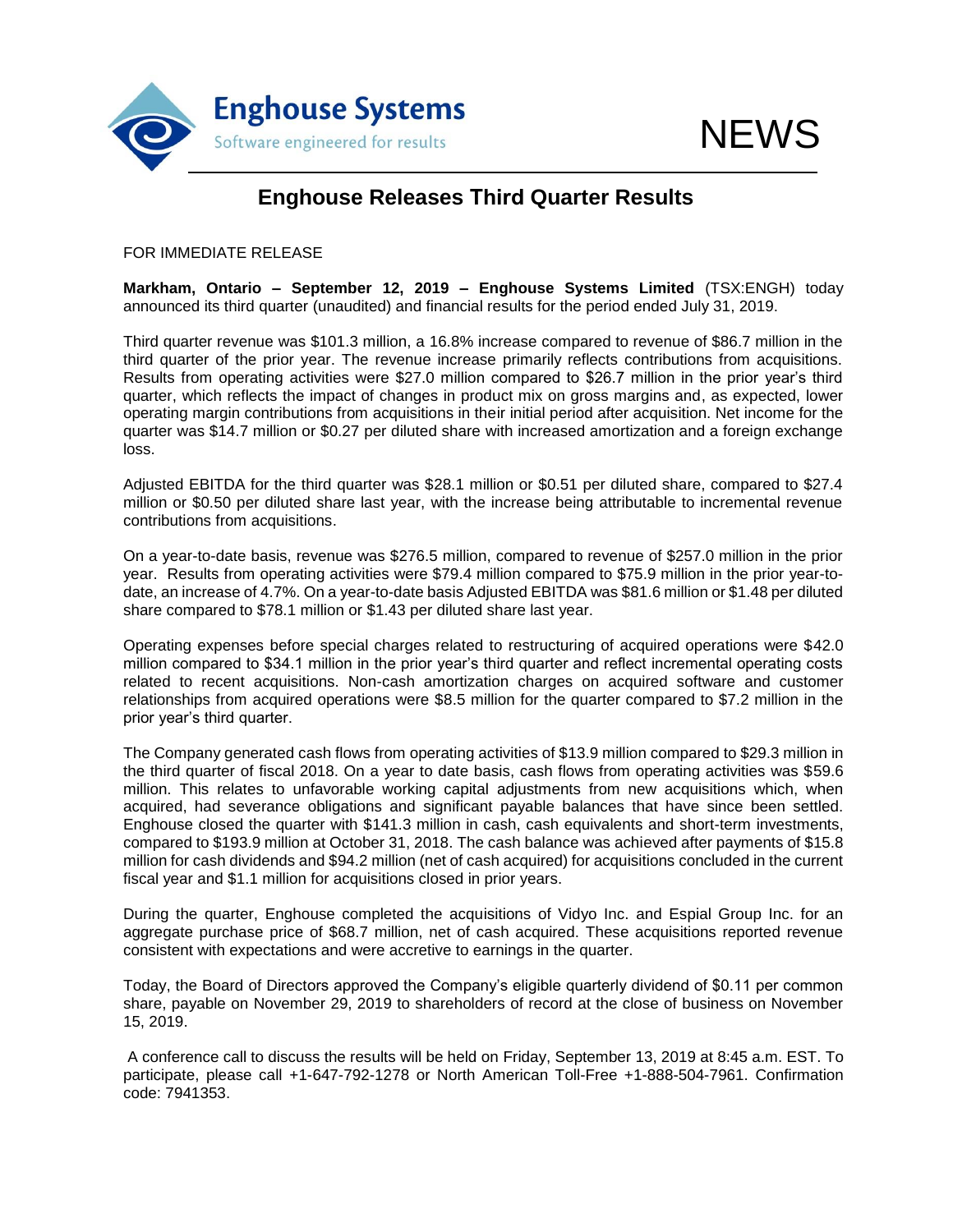### **About Enghouse**

Enghouse Systems Limited is a leading global provider of enterprise software solutions serving a variety of distinct vertical markets. Its strategy is to build a diverse software company through strategic acquisitions targeting the Contact Center, Networks (OSS/BSS) and Transportation/Public Safety sectors. Enghouse shares are listed on the Toronto Stock Exchange under the symbol "ENGH". Further information about Enghouse may be obtained from the Company's website at www.enghouse.com.

#### **Non-GAAP Measures**

The Company uses non-GAAP measures to assess its operating performance. Securities regulations require that companies caution readers that earnings and other measures adjusted to a basis other than GAAP do not have standardized meanings and are unlikely to be comparable to similar measures used by other companies. Accordingly, they should not be considered in isolation. The Company uses Adjusted EBITDA as a measure of operating performance. Therefore, Adjusted EBITDA may not be comparable to similar measures presented by other issuers. Adjusted EBITDA is calculated as results from operating activities adjusted for depreciation of property, plant and equipment, foreign exchange gains and losses, and special charges for acquisition related restructuring costs. Management uses Adjusted EBITDA to evaluate operating performance as it excludes amortization of software and intangibles (which is an accounting allocation of the cost of software and intangible assets arising on acquisition), any impact of finance and tax related activities, property plant and equipment depreciation, foreign exchange gains and losses, other income and restructuring costs primarily related to acquisitions.

### **Adjusted EBITDA:**

The table below reconciles Adjusted EBITDA to the most directly comparable IFRS measure, Results from operating activities:

|                                               | Three months ended |               |               |          | Nine months ended |           |    |               |
|-----------------------------------------------|--------------------|---------------|---------------|----------|-------------------|-----------|----|---------------|
|                                               |                    | July 31, 2019 | July 31, 2018 |          | July 31, 2019     |           |    | July 31, 2018 |
| <b>Total Revenue</b>                          |                    | \$101,274     |               | \$86,743 |                   | \$276,522 |    | \$257,023     |
| <b>Results from operating activities</b>      |                    | 27,017        |               | 26,724   |                   | 79,433    |    | 75,901        |
| Depreciation of property, plant and equipment |                    | 570           |               | 540      |                   | 1,599     |    | 1,869         |
| Special charges                               |                    | 470           |               | 152      |                   | 526       |    | 333           |
| <b>Adjusted EBITDA</b>                        | \$                 | 28,057        | \$            | 27,416   | \$                | 81,558    | \$ | 78,103        |
| <b>Adjusted EBITDA margin</b>                 |                    | 27.7%         |               | 31.6%    |                   | 29.5%     |    | 30.4%         |
| Adjusted EBITDA per diluted share             | \$                 | 0.51          | \$            | 0.50     | \$                | 1.48      | \$ | 1.43          |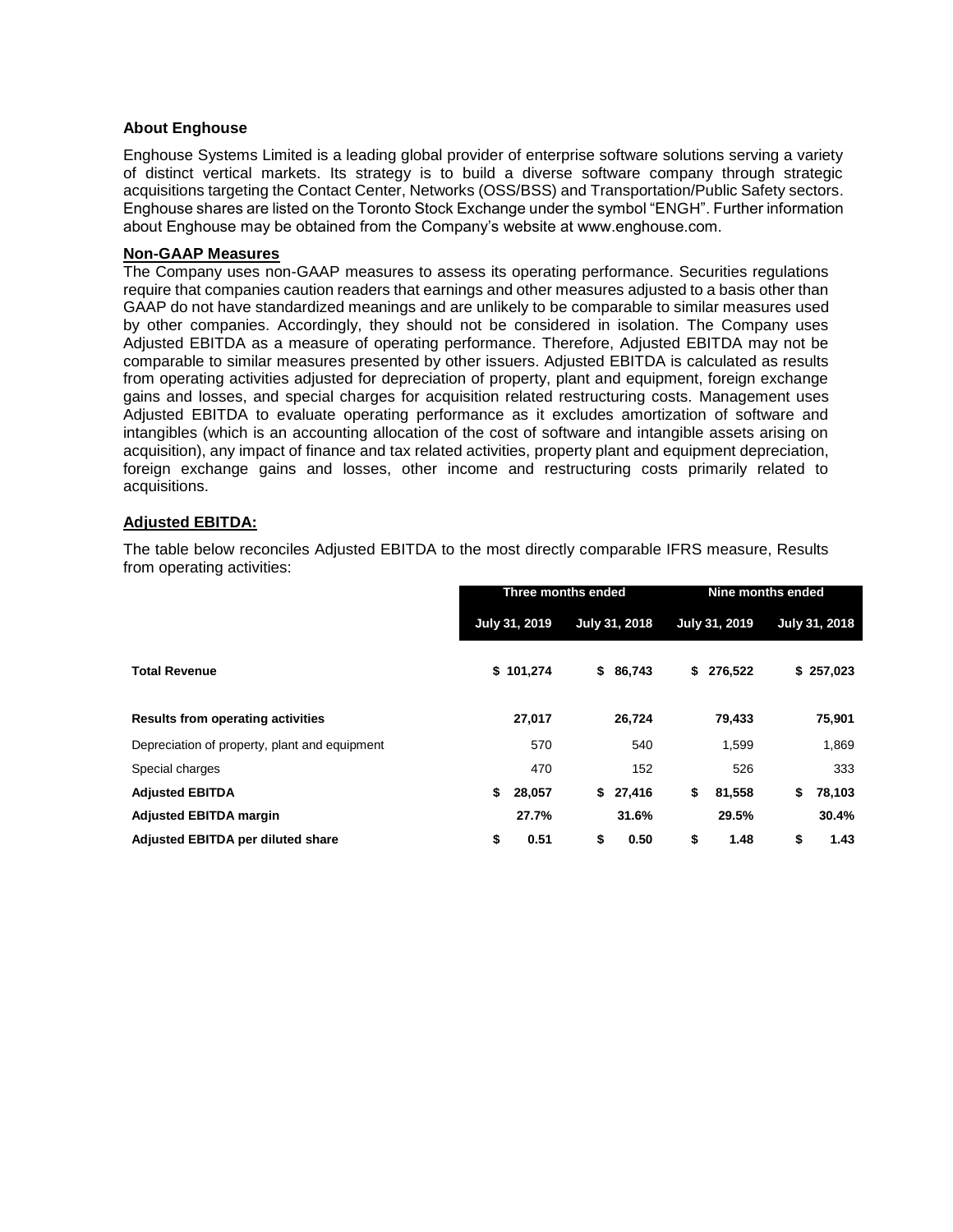## **Condensed Consolidated Interim Statements of Financial Position**

*(in thousands of Canadian dollars) (Unaudited)*

|                                             | July 31<br>2019 | October 31<br>2018 |
|---------------------------------------------|-----------------|--------------------|
| <b>Assets</b>                               |                 |                    |
| <b>Current assets:</b>                      |                 |                    |
| Cash and cash equivalents                   | \$133,422       | \$187,551          |
| Short-term investments                      | 7,912           | 6,386              |
| Accounts receivable, net                    | 81,048          | 62,085             |
| Prepaid expenses and other assets           | 11,224          | 8,951              |
|                                             | 233,606         | 264,973            |
| <b>Non-current assets:</b>                  |                 |                    |
| Property, plant and equipment, net          | 6,225           | 5,279              |
| Intangible assets, net                      | 122,489         | 59,895             |
| Goodwill                                    | 203,562         | 155,419            |
| Deferred income tax assets                  | 9,202           | 9,634              |
| <b>Total assets</b>                         | \$575,084       | \$495,200          |
| <b>Liabilities</b>                          |                 |                    |
| <b>Current liabilities:</b>                 |                 |                    |
| Accounts payable and accrued liabilities    | \$53,588        | \$44,271           |
| Income taxes payable                        | 9,740           | 4,904              |
| Dividends payable                           | 6,016           | 4,912              |
| Provisions                                  | 6,617           | 268                |
| Deferred revenue                            | 87,693          | 64,020             |
| Current portion of long-term loans          |                 | 122                |
|                                             | 163,654         | 118,497            |
| <b>Non-current liabilities:</b>             |                 |                    |
| Non-current portion of income taxes payable | 5,079           | 7,466              |
| Deferred income tax liabilities             | 20,952          | 13,115             |
| Deferred revenue                            | 2,270           | 2,169              |
| Net employee defined benefit obligation     | 2,354           | 2,354              |
| Long-term loans                             | 738             | 1,475              |
| <b>Total liabilities</b>                    | 195,047         | 145,076            |
| <b>Shareholders' Equity</b>                 |                 |                    |
| Share capital                               | 80,645          | 78,997             |
| Contributed surplus                         | 6,289           | 4,866              |
| Retained earnings                           | 290,533         | 260,506            |
| Accumulated other comprehensive income      | 2,570           | 5,755              |
| Total shareholders' equity                  | 380,037         | 350,124            |
| Total liabilities and shareholders' equity  | \$575,084       | \$495,200          |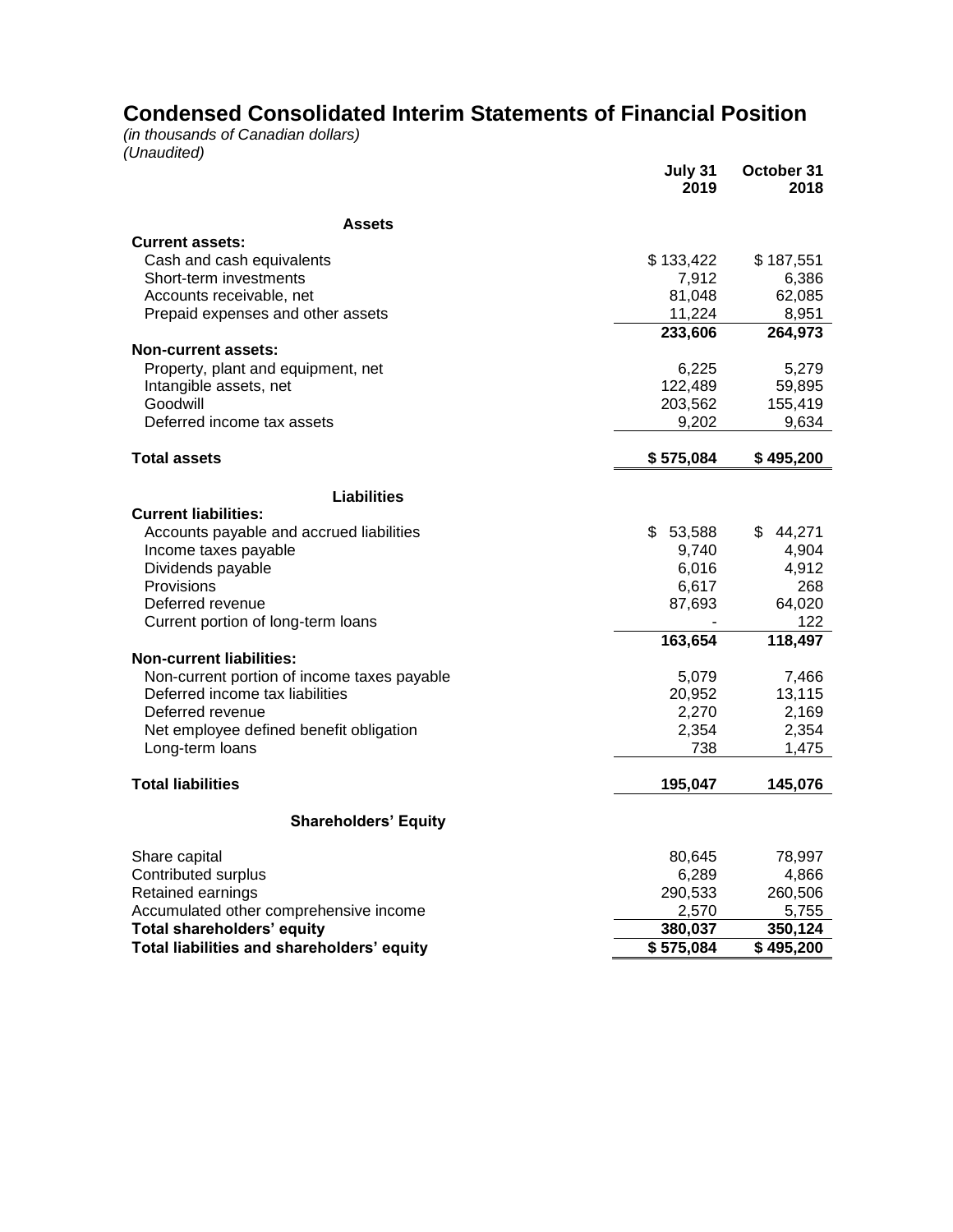## **Condensed Consolidated Interim Statements of Operations and Comprehensive Income**

*(in thousands of Canadian dollars, except per share amounts) (Unaudited)*

|                                                                                                                                                                                                                |             | Three months ended | Nine months ended |            |  |  |
|----------------------------------------------------------------------------------------------------------------------------------------------------------------------------------------------------------------|-------------|--------------------|-------------------|------------|--|--|
|                                                                                                                                                                                                                |             | July 31            |                   | July 31    |  |  |
|                                                                                                                                                                                                                | 2019        | 2018               | 2019              | 2018       |  |  |
| <b>Revenue</b>                                                                                                                                                                                                 |             |                    |                   |            |  |  |
| Software licenses                                                                                                                                                                                              | \$22,081    | \$22,410           | \$62,328          | \$65,422   |  |  |
| Hosted and maintenance services                                                                                                                                                                                | 58,416      | 48,586             | 158,699           | 142,621    |  |  |
| Professional services                                                                                                                                                                                          | 15,281      | 14,123             | 43,927            | 42,972     |  |  |
| Hardware                                                                                                                                                                                                       | 5,496       | 1,624              | 11,568            | 6,008      |  |  |
|                                                                                                                                                                                                                | 101,274     | 86,743             | 276,522           | 257,023    |  |  |
| <b>Direct costs</b>                                                                                                                                                                                            |             |                    |                   |            |  |  |
| Software licenses                                                                                                                                                                                              | 1,327       | 1,740              | 4,058             | 5,467      |  |  |
| Services                                                                                                                                                                                                       | 26,399      | 22,990             | 74,125            | 69,335     |  |  |
| Hardware                                                                                                                                                                                                       | 4,023       | 1,058              | 8,238             | 3,727      |  |  |
|                                                                                                                                                                                                                | 31,749      | 25,788             | 86,421            | 78,529     |  |  |
| Revenue, net of direct costs                                                                                                                                                                                   | 69,525      | 60,955             | 190,101           | 178,494    |  |  |
| <b>Operating expenses</b>                                                                                                                                                                                      |             |                    |                   |            |  |  |
| Selling, general and administrative                                                                                                                                                                            | 24,890      | 21.884             | 66,786            | 64,432     |  |  |
| Research and development                                                                                                                                                                                       | 16,578      | 11,655             | 41,757            | 35,959     |  |  |
| Depreciation of property, plant and equipment                                                                                                                                                                  | 570         | 540                | 1,599             | 1,869      |  |  |
| Special charges                                                                                                                                                                                                | 470         | 152                | 526               | 333        |  |  |
|                                                                                                                                                                                                                | 42,508      | 34,231             | 110,668           | 102,593    |  |  |
|                                                                                                                                                                                                                |             |                    |                   |            |  |  |
| <b>Results from operating activities</b>                                                                                                                                                                       | 27,017      | 26,724             | 79,433            | 75,901     |  |  |
| Amortization of acquired software and customer relationships                                                                                                                                                   | (8, 453)    | (7, 245)           | (22, 453)         | (21, 763)  |  |  |
| Foreign exchange (losses) and gains                                                                                                                                                                            | (131)       | 659                | 433               | (465)      |  |  |
| Finance income                                                                                                                                                                                                 | 469         | 90                 | 1,474             | 278        |  |  |
| Finance expenses                                                                                                                                                                                               | (11)        | (50)               | (66)              | (134)      |  |  |
| Other (expenses) income                                                                                                                                                                                        | (64)        | 504                | 411               | 1,940      |  |  |
|                                                                                                                                                                                                                |             |                    |                   |            |  |  |
| Income before income taxes                                                                                                                                                                                     | 18,827      | 20,682             | 59,232            | 55,757     |  |  |
| <b>Provision for income taxes</b>                                                                                                                                                                              | 4,166       | 4,620              | 13,070            | 17,564     |  |  |
| Net income for the period                                                                                                                                                                                      | \$14,661    | \$16,062           | \$46,162          | \$38,193   |  |  |
| Items that are or may be reclassified subsequently to profit or loss:<br>Foreign currency translation (loss) gain from foreign operations<br>Unrealized gain on investments in equity securities designated at | (9,947)     | (3,929)            | (3,966)           | 1,331      |  |  |
| <b>FVOCI</b>                                                                                                                                                                                                   |             | 625                |                   | 851        |  |  |
| Deferred income tax expense                                                                                                                                                                                    |             | (83)               |                   | (113)      |  |  |
|                                                                                                                                                                                                                |             |                    |                   |            |  |  |
| Other comprehensive (loss) income                                                                                                                                                                              | (9, 947)    | (3, 387)           | (3,966)           | 2,069      |  |  |
| <b>Comprehensive income</b>                                                                                                                                                                                    | 4,714<br>\$ | \$12,675           | \$42,196          | \$40,262   |  |  |
| <b>Earnings per share</b>                                                                                                                                                                                      |             |                    |                   |            |  |  |
| Basic                                                                                                                                                                                                          | \$<br>0.27  | \$<br>0.30         | \$<br>0.84        | \$<br>0.71 |  |  |
| <b>Diluted</b>                                                                                                                                                                                                 | \$<br>0.27  | \$<br>0.29         | \$<br>0.84        | \$<br>0.70 |  |  |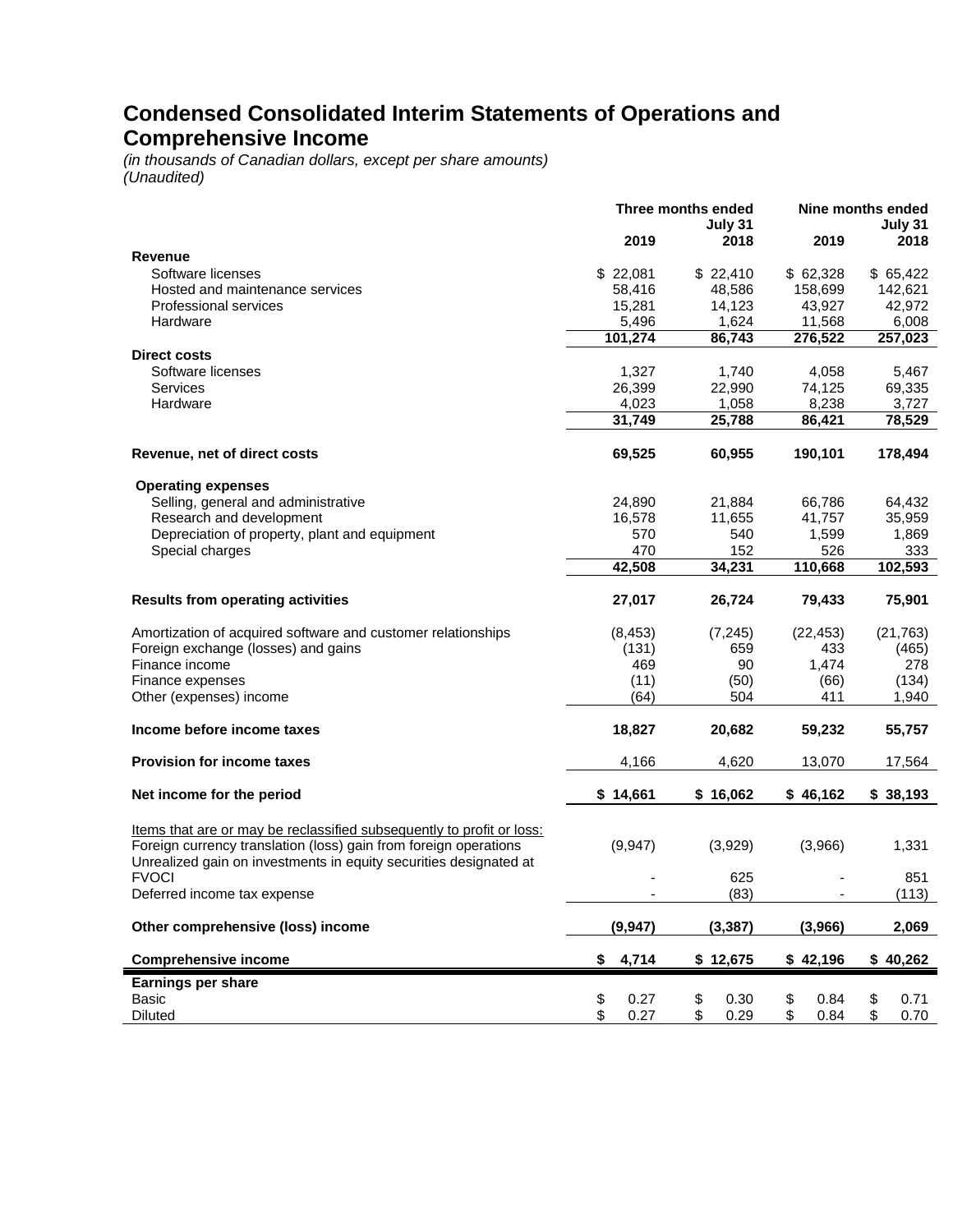## **Condensed Consolidated Interim Statements of Changes in Shareholders' Equity**

*(in thousands of Canadian dollars) (Unaudited)*

|                                                                               |                          |                              |                               | Accumulated<br>other           |                                  |            |
|-------------------------------------------------------------------------------|--------------------------|------------------------------|-------------------------------|--------------------------------|----------------------------------|------------|
|                                                                               | Share<br>capital<br># ** | <b>Share</b><br>capital<br>S | <b>Contributed</b><br>surplus | comprehensive<br>(loss) income | <b>Retained</b><br>earnings<br>S | Total<br>S |
| As at November 1, 2018 as previously                                          |                          |                              |                               |                                |                                  |            |
| presented                                                                     | 54,580,024               | 78,997                       | 4,866                         | 5,755                          | 260,506                          | 350,124    |
| IFRS 9 transition adjustment                                                  |                          |                              |                               | 781                            | (781)                            |            |
| IFRS 15 transition adjustment                                                 |                          |                              |                               |                                | 1,590                            | 1,590      |
| Adjusted balance as at November 1, 2018                                       | 54,580,024               | 78,997                       | 4.866                         | 6,536                          | 261,315                          | 351,714    |
| Net income for the period<br>Other comprehensive income (net of tax):         |                          |                              |                               |                                | 46,162                           | 46,162     |
| Cumulative translation adjustment                                             |                          |                              |                               | (3,966)                        |                                  | (3,966)    |
| Comprehensive income for the period                                           |                          |                              |                               | (3,966)                        | 46,162                           | 42,196     |
| Employee share options:<br>Value of services recognized                       |                          |                              | 1,723                         |                                |                                  | 1,723      |
| Proceeds on issuing shares                                                    | 113,500                  | 1,648                        | (300)                         |                                |                                  | 1,348      |
| Dividends declared                                                            |                          |                              |                               |                                | (16, 944)                        | (16, 944)  |
| As at July 31, 2019                                                           | 54,693,524               | 80,645                       | 6,289                         | 2,570                          | 290,533                          | 380,037    |
|                                                                               |                          |                              |                               |                                |                                  |            |
| As at November 1, 2017                                                        | 53,986,424               | 71,422                       | 4.715                         | 8,487                          | 221,775                          | 306,399    |
| Net income for the period<br>Other comprehensive income (net of tax):         |                          |                              |                               |                                | 38,193                           | 38,193     |
| Cumulative translation adiustment<br>Unrealized gain on investments in equity |                          |                              |                               | 1,331                          |                                  | 1,331      |
| securities designated at FVOCI*                                               |                          |                              |                               | 851                            |                                  | 851        |
| Deferred income tax expense                                                   |                          |                              |                               | (113)                          |                                  | (113)      |
| Comprehensive income for the period                                           |                          |                              |                               | 2,069                          | 38,193                           | 40,262     |
| Employee share options:                                                       |                          |                              |                               |                                |                                  |            |
| Value of services recognized                                                  |                          |                              | 1,171                         |                                |                                  | 1,171      |
| Proceeds on issuing shares                                                    | 445,000                  | 5,890                        | (1,063)                       |                                |                                  | 4,827      |
| Dividends declared                                                            |                          |                              |                               |                                | (14, 102)                        | (14, 102)  |
| As at July 31, 2018                                                           | 54,431,424               | 77,312                       | 4.823                         | 10,556                         | 245,866                          | 338,557    |

*\* Unrealized loss on investments in equity securities designated at FVOCI was originally referred to as available-for-sale investments in the 2018 consolidated financial statements.*

*\*\* On January 25, 2019, the Company completed a share split whereby each issued and outstanding common share has been effectively doubled. All references to capital stock, options and per share data have been adjusted retrospectively to reflect the Company's two-for-one share split for the periods ended July 31, 2019 and 2018.*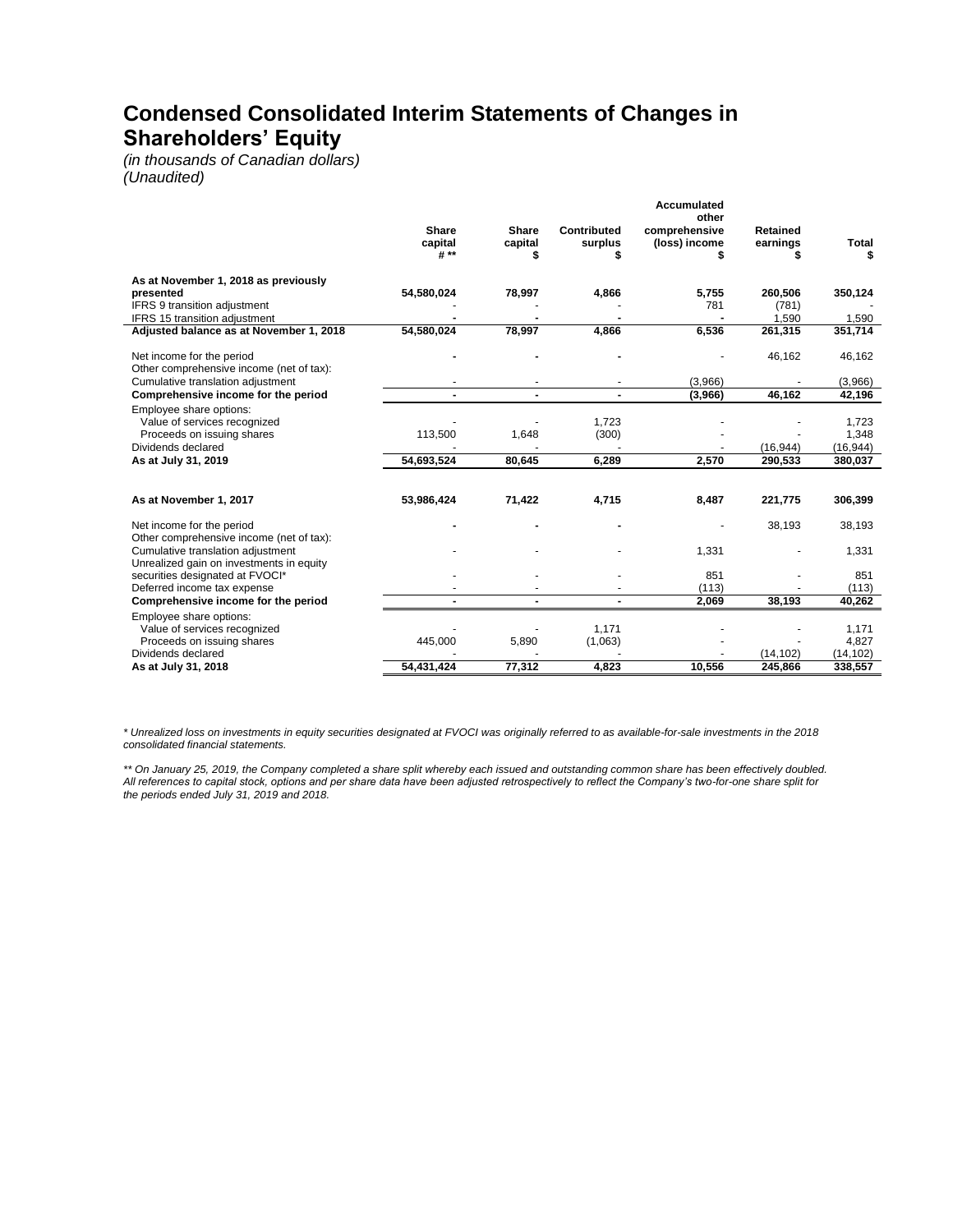# **Condensed Consolidated Interim Statements of Cash Flows**

*(in thousands of Canadian dollars) (Unaudited)*

|                                                                           | Three months ended<br>July 31 |           |    | Nine months ended |    | July 31   |              |
|---------------------------------------------------------------------------|-------------------------------|-----------|----|-------------------|----|-----------|--------------|
|                                                                           |                               | 2019      |    | 2018              |    | 2019      | 2018         |
| Cash flows from operating activities                                      |                               |           |    |                   |    |           |              |
| Net income for the period                                                 | \$                            | 14,661    | \$ | 16,062            | \$ | 46,162    | \$<br>38,193 |
| <b>Adjustments for:</b>                                                   |                               |           |    |                   |    |           |              |
| Depreciation of property, plant and equipment                             |                               | 570       |    | 540               |    | 1,599     | 1,869        |
| Amortization of acquired software and customer relationships              |                               | 8,453     |    | 7,245             |    | 22,453    | 21,763       |
| Stock-based compensation expense                                          |                               | 606       |    | 236               |    | 1,723     | 1,171        |
| Provision for income taxes                                                |                               | 4,166     |    | 4,620             |    | 13,070    | 17,564       |
| Finance expenses and other expenses (income)                              |                               | 75        |    | (454)             |    | (345)     | (1,806)      |
|                                                                           |                               | 28,531    |    | 28,249            |    | 84,662    | 78,754       |
| Changes in non-cash operating working capital                             |                               | (10, 174) |    | 6,041             |    | (10, 801) | 6,608        |
| Income taxes paid                                                         |                               | (4, 495)  |    | (5,016)           |    | (14, 215) | (11, 141)    |
| Net cash flows from operating activities                                  |                               | 13,862    |    | 29,274            |    | 59,646    | 74,221       |
| Cash flows from investing activities                                      |                               |           |    |                   |    |           |              |
| Purchase of property, plant and equipment, net                            |                               | (559)     |    | (607)             |    | (1,340)   | (1,538)      |
| Acquisitions, net of cash acquired of \$27,683 (Q3/18 - \$Nil),           |                               |           |    |                   |    |           |              |
| YTD 2019 - \$33,965 (2018 - \$1,235)                                      |                               | (68, 667) |    |                   |    | (94, 233) | (9,675)      |
| Purchase consideration for prior period acquisitions                      |                               |           |    | (1,866)           |    | (1, 105)  | (6, 945)     |
| Net sale (purchase) of short-term investments                             |                               | 743       |    | 1,754             |    | (1, 110)  | 2,486        |
| Net cash flows used in investing activities                               |                               | (68, 483) |    | (719)             |    | (97, 788) | (15, 672)    |
| Cash flows from financing activities                                      |                               |           |    |                   |    |           |              |
| Issuance of share capital                                                 |                               | 563       |    | 2,699             |    | 1,348     | 4,827        |
| Repayment of loans                                                        |                               |           |    | (334)             |    | (957)     | (735)        |
| Payment of cash dividend                                                  |                               | (6,011)   |    | (4,880)           |    | (15, 840) | (13, 523)    |
| Net cash flows used in financing activities                               |                               | (5, 448)  |    | (2, 515)          |    | (15, 449) | (9, 431)     |
| Effect of currency translation adjustments on cash and cash               |                               |           |    |                   |    |           |              |
| equivalents                                                               |                               | (3, 393)  |    | (1,890)           |    | (538)     | 39           |
| Net (decrease) increase in cash and cash equivalents during<br>the period |                               | (63, 462) |    | 24,150            |    | (54, 129) | 49,157       |
| Cash and cash equivalents - beginning of period                           |                               | 196,884   |    | 145,615           |    | 187,551   | 120,608      |
| Cash and cash equivalents - end of period                                 |                               | \$133,422 |    | \$169,765         |    | \$133,422 | \$169,765    |